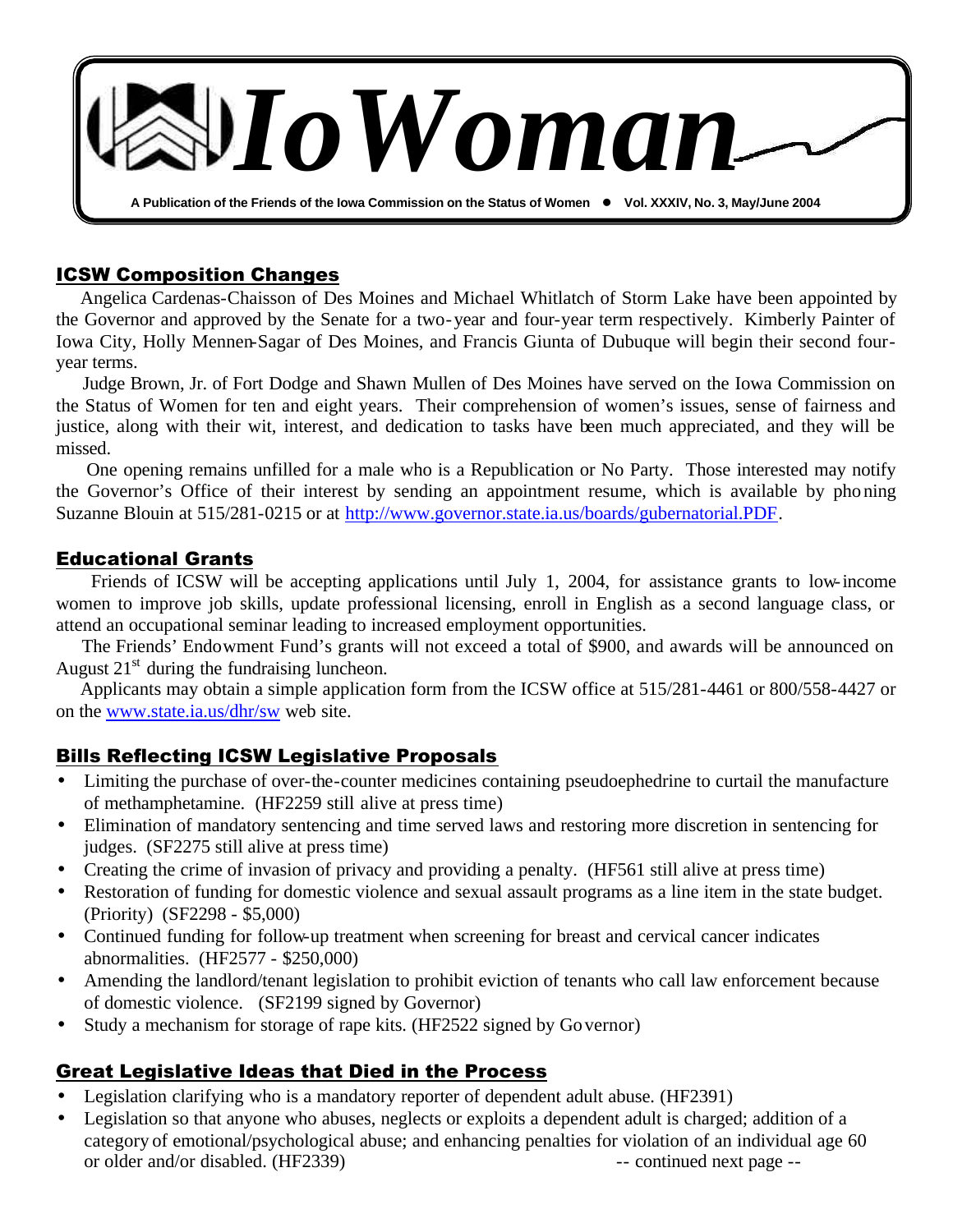- Adequate compensation, including benefits, for childcare workers. (SSB1071 and HSB117)
- A professional development system for child care/preschool workers of prerequisite and on-going training, and a process for credentialing workers. (HF227)
- Study of child support issues, including a proposal to move child support enforcement and collections to the Department of Revenue. (HF2020)
- Increase in the minimum wage. (Priority) (HF2163, HF29, SF419)
- Development of a plan to achieve pay equity for employees in private industry furthering the goal of eliminating wage discrimination on the basis of gender. (SF254, SF255, HF451)
- Continued financial assistance to targeted small businesses. (HF2105)
- Legislation to outlaw the unfair employment practice of discrimination based on a person's use of Family Medical Leave. (HF119, SF214)
- The legislative resolution to study the economic, fiscal, and social impact of the establishment of a living wage in Iowa. (SR18)
- Legislation to allow an action to be brought based on fraud relative to a judgment of distribution of marital assets within one to five years after the discovery of the fraud. (HF2504)
- Gender balance on the Iowa State Fair Board. (SF2039)
- Amending the Iowa Civil Rights Act to prohibit discrimination on the basis of sexual orientation. (SF33, SF105, HF270)
- Focusing on health care reform until health care coverage is accessible to all Iowans. (HF540, HF2445)
- Full funding and implementation of the State Children's Health Care Initiative (*hawk-I*), with consideration of available options including coverage of parents. (HF136, HF325, HF384)
- Coverage for screening tests for women who are at risk for ovarian cancer. (HF104)
- Parity in mental health and substance abuse care coverage. (Priority) (HF627, SF2056, SF2058, SF232, HF63, SF227, SF243, SF58)
- Requirement that the phone number to call and obtain more information about the external review process be printed on insurance cards and be posted in a prominent place in health care facilities, so that a person who has been denied coverage knows how to appeal. (HF2279)
- Restoration of funding for the Legal Services Grants Program as a line item in the state budget. (Priority) (SF2298 lumped this into the Attorney General's budget)
- Automatic restoration of voting rights for felons upon completion of sentence and parole. (Priority) (HF402, HF178, SF311, HF445)
- Monitoring the implementation of the Iowa Supreme Court's Equality in the Courts Task Force's final recommendations. (HF2126)
- Allowing that even "attempted" contact in violation of a protective order can be prosecuted or a contempt action brought. (HF2307)
- Dedication of revenue from real estate transfer tax to fund homeless shelters, low income housing, and rehabilitation. (HSB304)

# May Calendar

May – Older Americans Month

**1 st** – Run Like a Mother: 4-Mile Run & Walk, 9 am, Island Park in Cedar Falls. Fundraiser sponsored by the Cedar Valley Area Advisory Committee of the Iowa Women's Foundation. Suzanne.Freedman@uni.edu

1<sup>st</sup> – deadline for nominations for the Iowa Women's Hall of Fame. See www.state.ia.us/dhr/sw for forms. **4 th** – Iowa Commission on the Status of Women, 10:30 am to 1:30 pm, Café Conference Room, Lucas State

Office Building, Des Moines. Free and open to the public. Call or write for special accommodations, 800/558- 4427 or 515/281-4461 or dhr.icsw@Iowa.gov

7<sup>th</sup> – Coffee with Chrysalis: "Aging with Attitude. 7:30 to 8:30 am. Waveland Room, Plymouth Congregational Church, Des Moines. Free but must register in advance. 515/255-1853 or pdavis@chrysalisfdn.org **7 th** – Iowa Gender-Specific Services Task Force, 10 am to 12 noon, Urbandale Public Library. Kathy Nesteby at 515/281-6915 or Kathy.Nesteby@Iowa.gov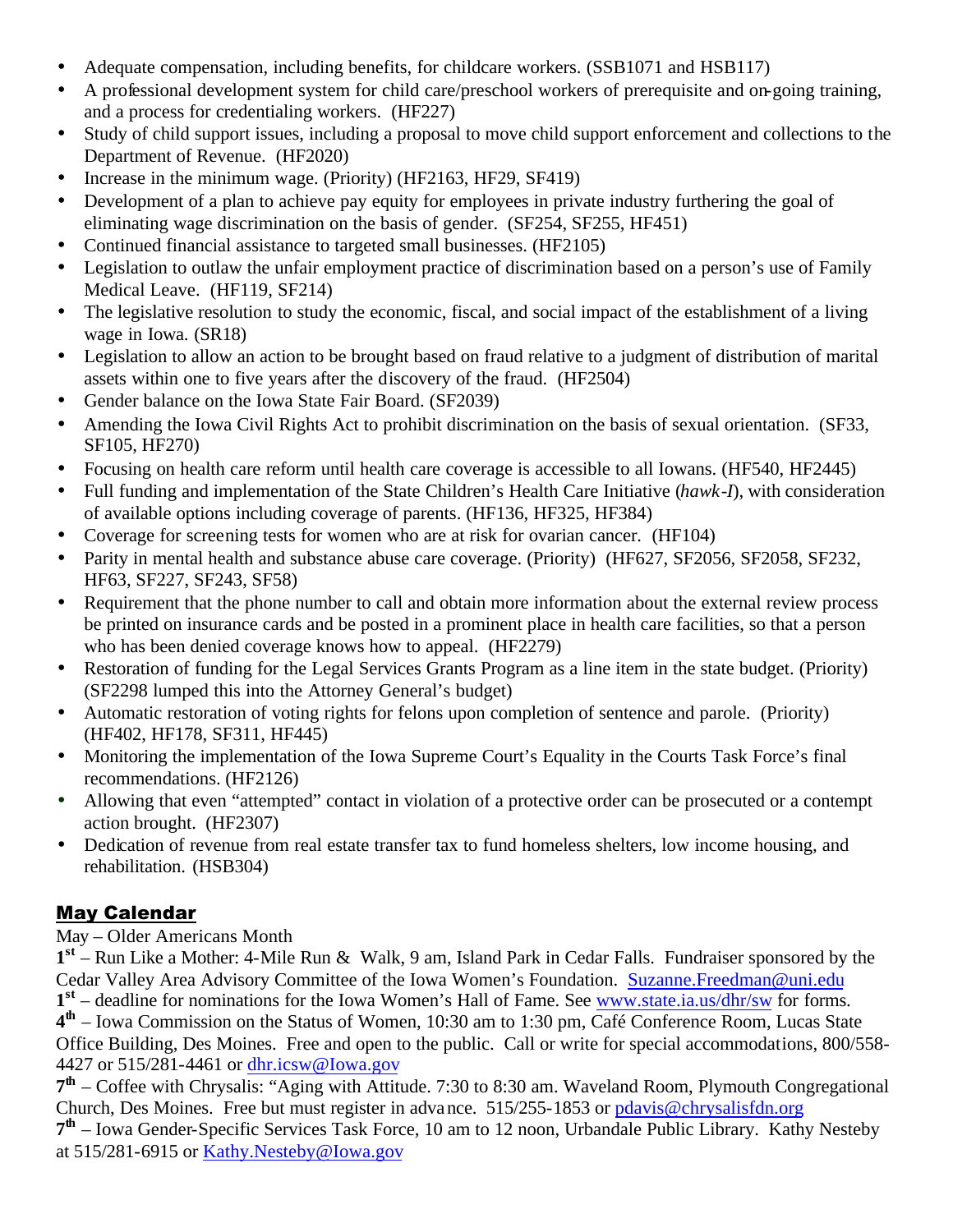**10th** – Edna M. Griffin Bridge Dedication, 1:30 pm, at the bridge on I-235, Des Moines; informal reception following at the State Historical Building

**13th –** Iowa Women's Foundation Grantee Spotlight: Pathways to Progress, Mitchellville. 7:30 to 8:30 am, breakfast at U.S. Bank Atrium, 204 East Washington Street, Iowa City. 319/337-4222

**13th** – "Body, Mind & Spirit" *Go Red for Women* Luncheon, Polk County Convention Complex, Des Moines. "The Power of a Happy Heart – The Courage to Laugh," by Diana Jordan, comedian. 10 am displays, 12 noon luncheon, \$25 per individual, \$300 honor tables. Sponsored by AstraZeneca. 515/244-3278 or www.americanheart.org

14<sup>th</sup> – 16<sup>th</sup> "Trends in the Marketplace," 2004 Professional Development Conference by the American Business Women's Association, Collins Plaza Hotel and Convention Center, 1200 Collins Road Northeast, Cedar Rapids. \$275. Elizabeth Kennedy at  $816/361-6621x225$ , ekennedy@abwa.org, or  $800/228-0007$ , www.abwa.org 15<sup>th</sup> - Dedication of Gladys Black Memorial Garden in Pleasantville at 11 am. Garden includes Chimney Swift tower and shelter. FREE full morning of activities. Breakfast and lunch available for a fee on site. Sally Vander Linden at 515/848-3435 or franlinden@aol.com

**17th** – 1954 - *Anniversary of Brown vs. the Board of Education*

**17th & 18th** – 2004 Governor's Conference on Aging, University Park Holiday Inn, West Des Moines. Fee varies from \$10 for 25<sup>th</sup> anniversary dinner to \$130 full conference. Alice Vinsand - 515/225-1051, 800/264-1084 or www.state.ia.us/elderaffairs

**19th** – "Talking About Sex: Issues for Youth-Serving Professionals" by Rhonda Chittenden. 8:30 am to 12 noon, Waveland Room 1, Plymouth Congregational Church, 4126 Ingersoll Avenue, Des Moines. Free. (same presentation in Spanish by Nichole Bustillo Michels from 1:30 to 4 pm) Pre-registration required – contact Rebecca at Planned Parenthood of Greater Iowa, 515/883-1863.

**21st** – An Evening of Art and Auction, at 5 pm, Galleries Downtown, Iowa City. Emma Goldman Clinic fundraising event. Contact Harriet at 319/337-2112 or www.emmagoldman.com

**22nd** – Asian Heritage Festival at the Des Moines Water Works Park. 10 am to 7 pm. Iowa Asian Alliance at 515/309-6047 or www.celebrAsian.org

24<sup>th</sup> – "To Hit Your Potential: You've Got to Cover the Bases" Iowa CareGivers Month statewide celebration. 9:30 am to 2 pm, Kelley Conference Center, Iowa Methodist Medical Center, 1415 Woodland, Des Moines. RSVP 515/241-8697 or <u>Iowacga@aol.com</u> by May 12<sup>th</sup>. 1.75 CEUs

28<sup>th</sup> – deadline of 4 pm for proposals for Iowans in Transitions grant funds in the ICSW office. RFP guidelines available www.state.ia.us/dhr/sw or Ellen Failor at 515/281-4461 or 800/558-4427

## June Calendar

June - Iowa Caregivers Month

**4 th** – Iowa Women's Foundation 2005 grant application deadline at 5 pm. www.iawf.org

4<sup>th</sup> – Iowa Gender-Specific Services Task Force, 10 am to 12 noon, Urbandale Public Library. Kathy Nesteby at 515/281-6915 or Kathy.Nesteby@Iowa.gov

**11th – 19th –** Juneteenth Celebration in Des Moines. 515/281-3274, 800/351-4659 or www.state.ia.us/dhr/saa **12th** – Latino Heritage Festival (soccer workshops, cultural exhibits, piñatas/paper flower making, student talent show, and contest for best tasting tamales and homemade salsa) 10 am to 12 midnight, Court and Walnut Avenue Bridges, downtown Des Moines. Joann Mackey 515/255-7228 or www.latinoheritagefestival.org 17<sup>th</sup> – "Insights from the Women of Des Moines: Martha Willits" 11:45 am, Hoyt Sherman Place, Des Moines. Chrysalis Foundation \$17 in advance, \$25 at the door.

*23rd – 1972 - Title IX banning sex discrimination in education was enacted.*

**July 13-18<sup>th</sup>** – "Many Voices, Many Choices," National Association of Commissions for Women 35<sup>th</sup> annual convention, Ritz-Carlton Hotel, Pasadena, California. www.nacw.org

**August 21st** – Induction of four women into the Iowa Women's Hall of Fame and presentation of the Cristine Wilson Medal for Equality and Justice, Iowa Commission on the Status of Women, State Historical Building, Des Moines. 10:30 am ceremony. Free and open to the public. Site handicapped accessible.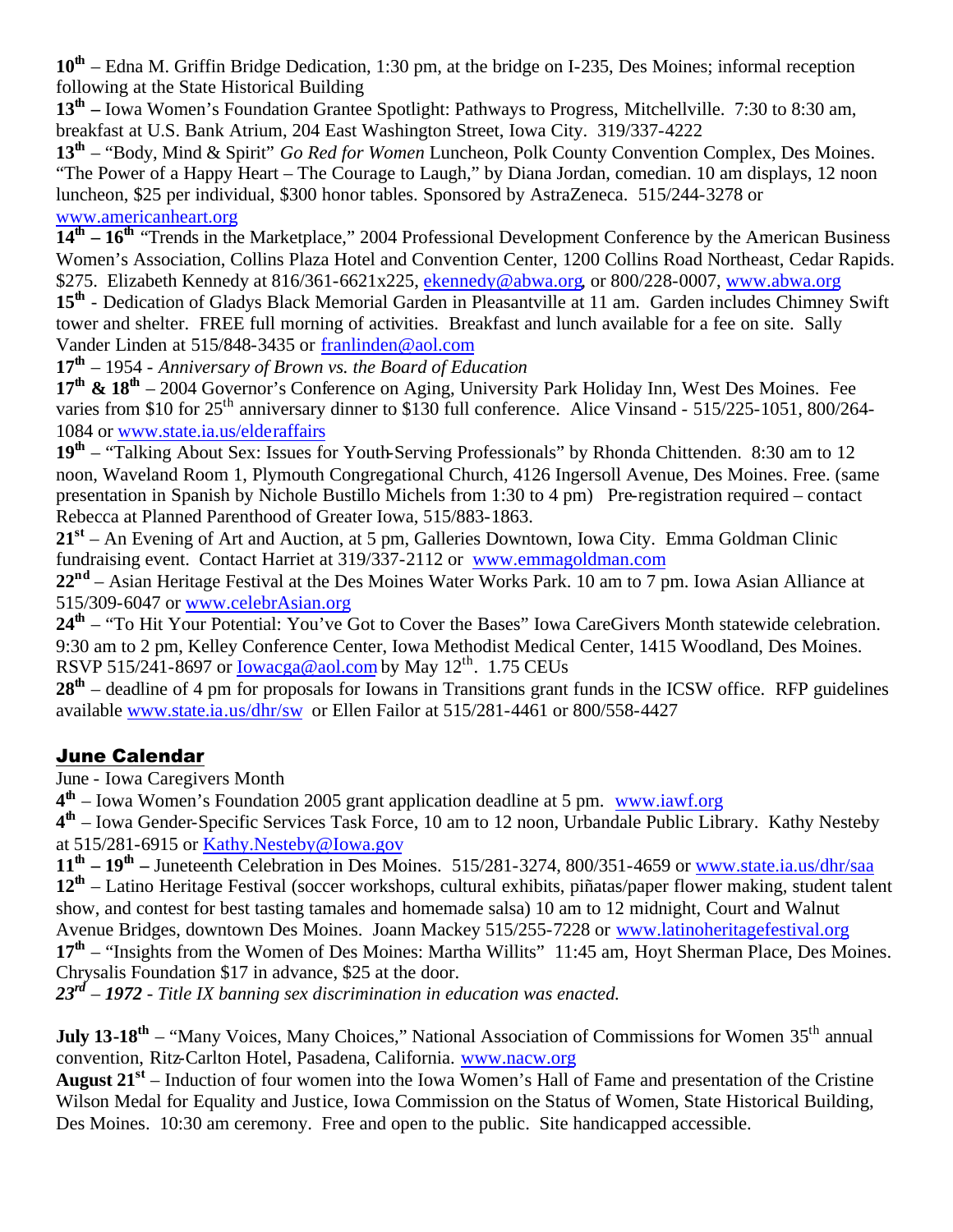## Better Jobs Better Care Project

The Iowa CareGivers Association has a new project called Better Jobs Better Care (BJBC). BJBC is a 3-year, \$1.4 million grant sponsored by the Robert Wood Johnson Foundation and Atlantic Philanthropies. Sixteen Iowa nursing homes and home care agencies have been selected as BJBC demonstration sites to improve patient care and at the same time, create opportunities for direct care workers to develop and use new skills. A mentor training program and training in person-centered care are featured. It is expected that the turnover rate of direct care workers will lower at these sites.

The ICSW is working with the BJBC Coalition to conduct a direct care worker Wage and Benefit Survey that updates the 2001 survey. Unlike the prior survey, this survey will include pool workers and home health workers. The Coalition will also be conducting a survey of nursing home administrators to find out what contributes or detracts from their job satisfaction. The results will be compared to earlier studies of CNA and supervisor job satisfaction to identify interventions that will improve the job satisfaction of all three groups.

#### An average caregiver is age 46, female, married and working outside the home...

"One national study on women and caregiving highlighted the conflicting demands of work and eldercare. The study found that: 33% of working women decreased work hours, 29% passed up a job promotion, training or assignment, 22% took a leave of absence, 20% switched from full-time to part-time employment, 16% quit their jobs, and 13% retired early." Women and Caregiving: Facts and Figures by Family Caregiver Alliance (6/03)

#### Iowans in Transition Grants

The Iowa Commission on the Status of Women has issued a request for proposals (RFP) for grant awards to fund programs during state fiscal year 2005 providing services to displaced homemakers, single parents or female offenders. Awards are contingent upon receipt of funding by the 2004 General Assembly and signed by the Governor. The deadline for proposals is 4 p.m. on Friday, May 28, 2004 in the office of the Division on the Status of Women in the Iowa Department of Human Rights. For details, see the RFP under publications on the www.state.ia.us/dhr/sw web site or phone Ellen Failor at 515/281-4461 or 800/558-4427.

#### Gender-Specific Grant Awards

The Gender-Specific Services Task Force awarded Alternative Services in Cedar Rapids \$30,000 during calendar year 2004 to provide services to meet the needs of young women involved in the child welfare/juvenile justice system and for those at risk for involvement in the system. These services are specifically defined as a community-wide planning project to intentionally meet the needs of those young women, as outlined in the request for application.

Three proposals were approved for grant funds with the responsibility to provide services to young women from different walks of life. These services are specifically defined as organizing local young women's empowerment event(s) that provide safe space for the young women to express themselves, learn leadership skills and make allies as outlined in the request for applications. Awards included the Winneshiek County Board of Supervisors in Decorah \$2,650, City of Mason City Youth Task Force \$4,743, and YWCA of Black Hawk County in Waterloo \$6,700.

## Whispers and Screams

Comments from the *2004 Whispers and Screams are hard to hear: Chapter 8 – Passages* conference in March reviewed Thursday speaker Ruth Herman Wells with, "really got me thinking…set the tone for what we're here to do," and Friday speaker Dr. Howard Snyder presented data "in fairly easy terms that were understandable" and "new avenues to think about." Conference coordinator Kathy Nesteby reported 197 attended the conference, and evaluations showed that 49 percent found the overall content and level of information offered as excellent, 50 percent as good, and no one rated it as fair or poor. Another comment received was, "every year I get excited and recharged after the conference."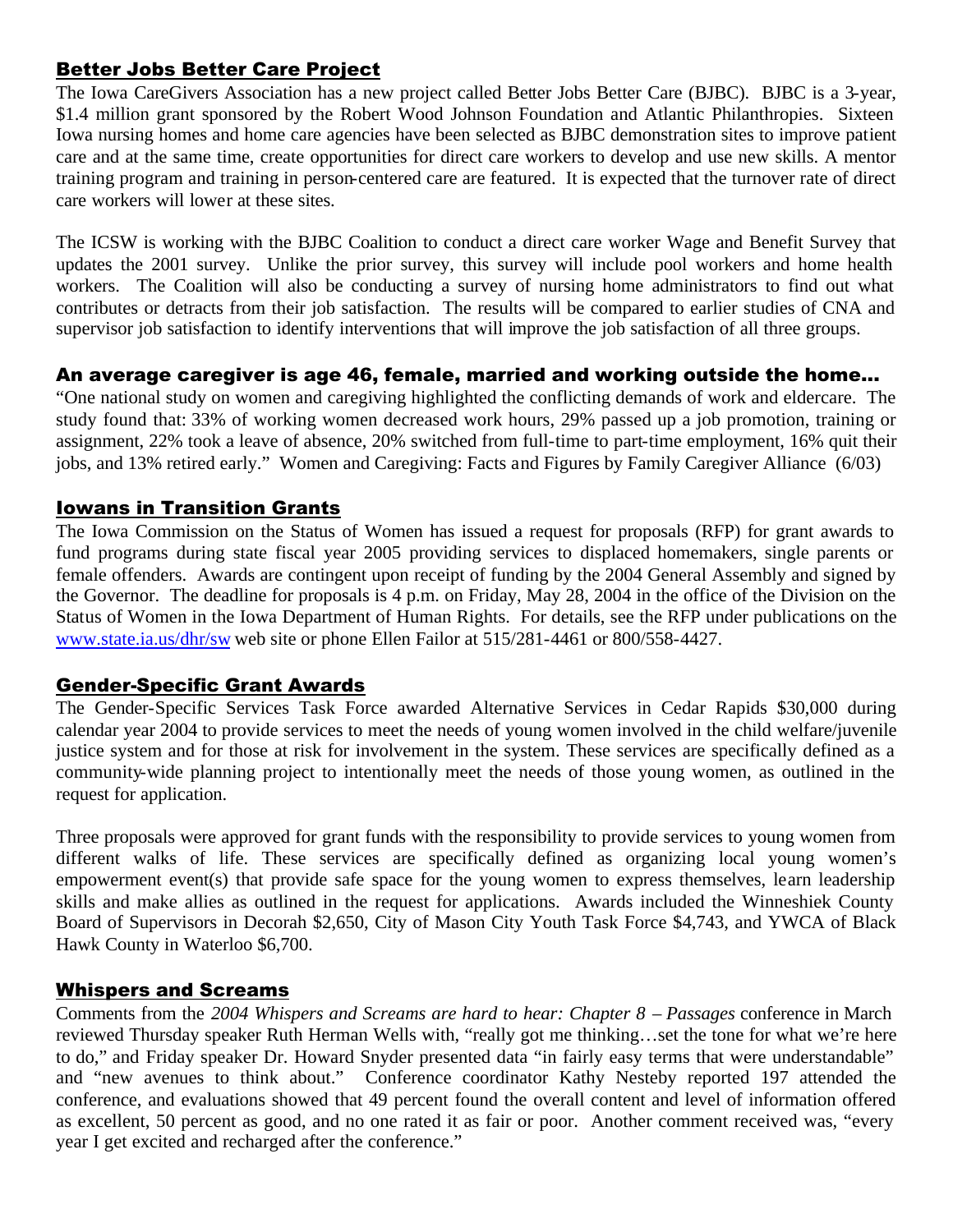# Friends of the

#### Iowa Commission on the Status of Women

Friends is the not-for-profit organization formed in 1987 to support and assist in the charitable and educational activities of the Iowa Commission on the Status of Women. Due to the generosity of those who have made taxdeductible donations to the Friends and because of the fundraising events sponsored by the Friends each year, Friends has been able to support many worthwhile projects including:

- Payment for all costs associated with printing and mailing of the *IoWoman* newsletter and other ICSW materials, such as the Spanish translation of *Iowa Women and the Law* publication;
- Sponsorship of the Iowa Women's Hall of Fame reception following the induction ceremony;
- Act as the fiscal agent for the Whispers and Screams conferences for the Iowa Gender-Specific Services Task Force or for special events, such as the  $75<sup>th</sup>$  anniversary of woman suffrage;
- Assist with costs associated with staff and/or commissioners to attend the National Association of Commissions for Women annual conventions or other important meetings, such as the 4<sup>th</sup> World Conference for Women in Beijing, China; and
- Administer the Endowment Fund assisting women with educational opportunities.

Friends raises funds by hosting a fundraising luncheon following the Iowa Women's Hall of Fame induction ceremony in August, where family and friends can extend the day's festivities. Friends also sponsors the annual *Women You Know, Women You Want to Meet* networking party in the Des Moines area. Friends does not charge dues – we simply rely on the general support of those who attend these wonderful events and those who provide donations. They make it possible to continue the important work we do. We would love to count you among our Friends. A donation of any size will help. Don't wait – please consider sending a gift today. Your contribution will make the difference.

YES! I want to help and be a FRIEND with my donation of: \$ designated for:

FRIENDS enhancing the lives of women in Iowa by expanding the work already in progress by the ICSW and supporting new efforts to improve the status of women.

\_\_\_ FRIENDS Endowment Fund established for the purpose of providing financial assistance to women to enable them to pursue educational opportunities with the flexibility and adaptability not considered in other scholarship grant criteria.

Name:\_\_\_\_\_\_\_\_\_\_\_\_\_\_\_\_\_\_\_\_\_\_\_\_\_\_\_\_\_\_\_\_\_\_\_\_\_\_\_\_\_\_\_\_\_\_\_\_\_\_\_\_\_\_\_\_\_\_\_\_\_\_\_\_\_\_\_\_\_\_\_\_\_\_\_\_\_\_\_

Street Address:

City/State/Zip:

Mail to the Friends of ICSW, Lucas Building, Des Moines IA 50319

## Friends of ICSW Fundraising Luncheon

 Kindred Spirits, involving the impersonation of Iowa women, will be coordinated by Maureen Korte during the fundraising luncheon on Saturday, August 21<sup>st</sup> at Younkers Tea Room in downtown Des Moines. Tickets will be \$30 per individual. Advertising in the luncheon program is also available for varying fees.

 Donations of \$100 are also being accepted to allow one chaperone and three minors involved in juvenile justice programs to attend as your guests. This allows four people to attend who would not have been able to otherwise, and provides strong, positive female role models for girls. Please contact the office if you are interested and want further information for tickets, advertising or sponsoring girls.